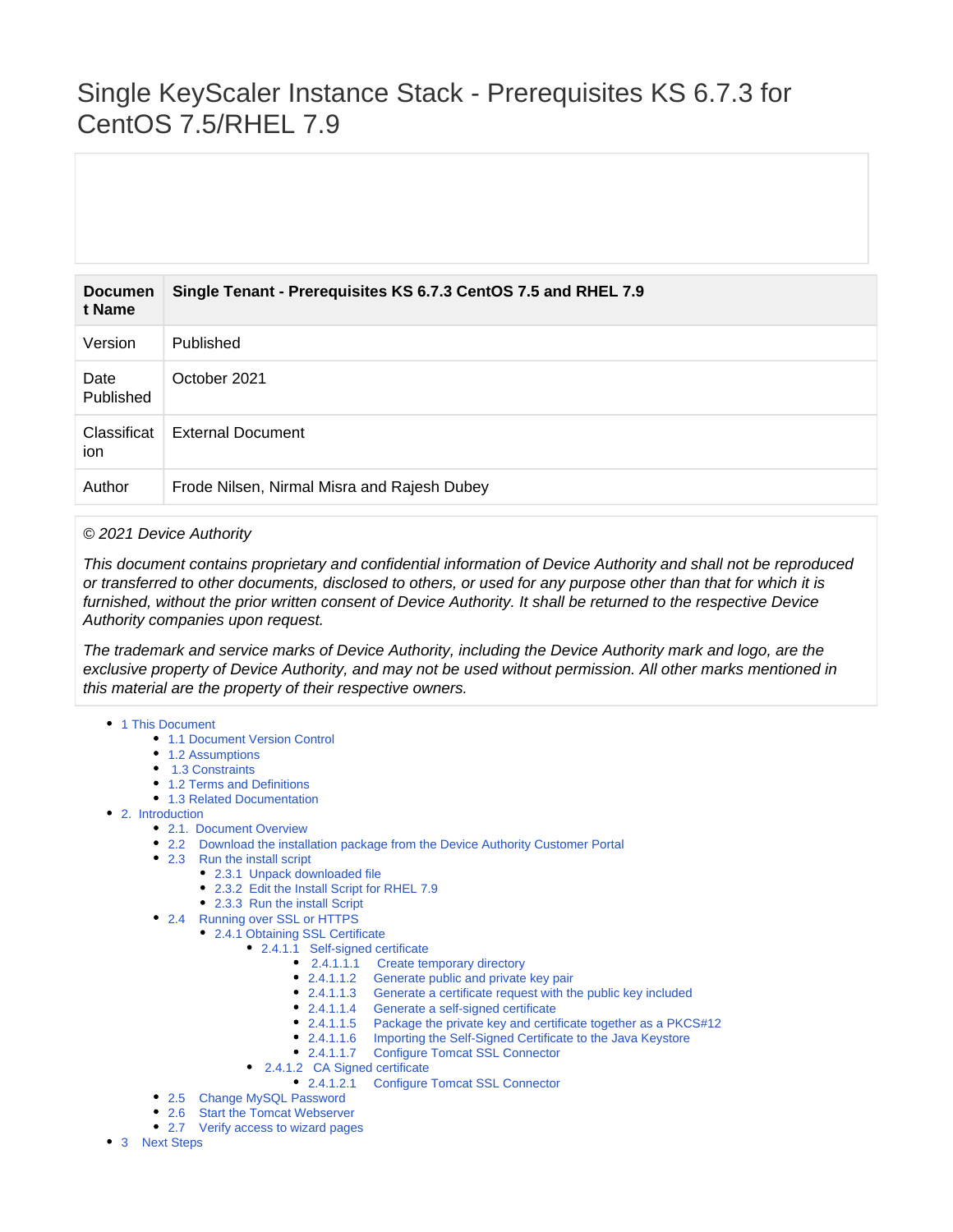**[APPENDIX XX](#page-11-1)** 

## <span id="page-1-0"></span>1 This Document

## <span id="page-1-1"></span>1.1 Document Version Control

| <b>Version</b> | <b>Description</b>                                   | <b>Date</b>                | <b>Author</b> |
|----------------|------------------------------------------------------|----------------------------|---------------|
| 1.0            | Initial Document Creation                            | 2017                       | Frode Nilsen  |
| 2.0            | Updated for KS 6.7.0                                 | 18 <sup>th</sup> September | Nirmal Misra  |
| 2.1            | Updated to Include Install Instructions for RHEL 7.9 | 1st August 2021            | Rajesh Dubey  |
| 2.2            | Updated for KS 6.7.3                                 |                            |               |

## Item 1 - Document Version Control

## <span id="page-1-2"></span>1.2 Assumptions

| <b>No</b> | <b>Description</b> |
|-----------|--------------------|
|           |                    |

## Item 2 - Assumptions

## <span id="page-1-3"></span>1.3 Constraints

| <b>No</b> | <b>Description</b> |
|-----------|--------------------|
|           |                    |

## Item 3- Constraints

## <span id="page-1-4"></span>1.2 Terms and Definitions

| <b>Term</b> | <b>Meaning</b>               |
|-------------|------------------------------|
| <b>KMS</b>  | Key Management Store         |
| <b>DAE</b>  | Device Authority Engine      |
| CP.         | <b>Control Panel</b>         |
| <b>DDKG</b> | Dynamic Device Key Generator |

## Item 4 - Terms and Definitions

### <span id="page-1-5"></span>1.3 Related Documentation

| <b>Title</b><br>Doc#<br><b>Comment</b> |  |  |  |
|----------------------------------------|--|--|--|
|----------------------------------------|--|--|--|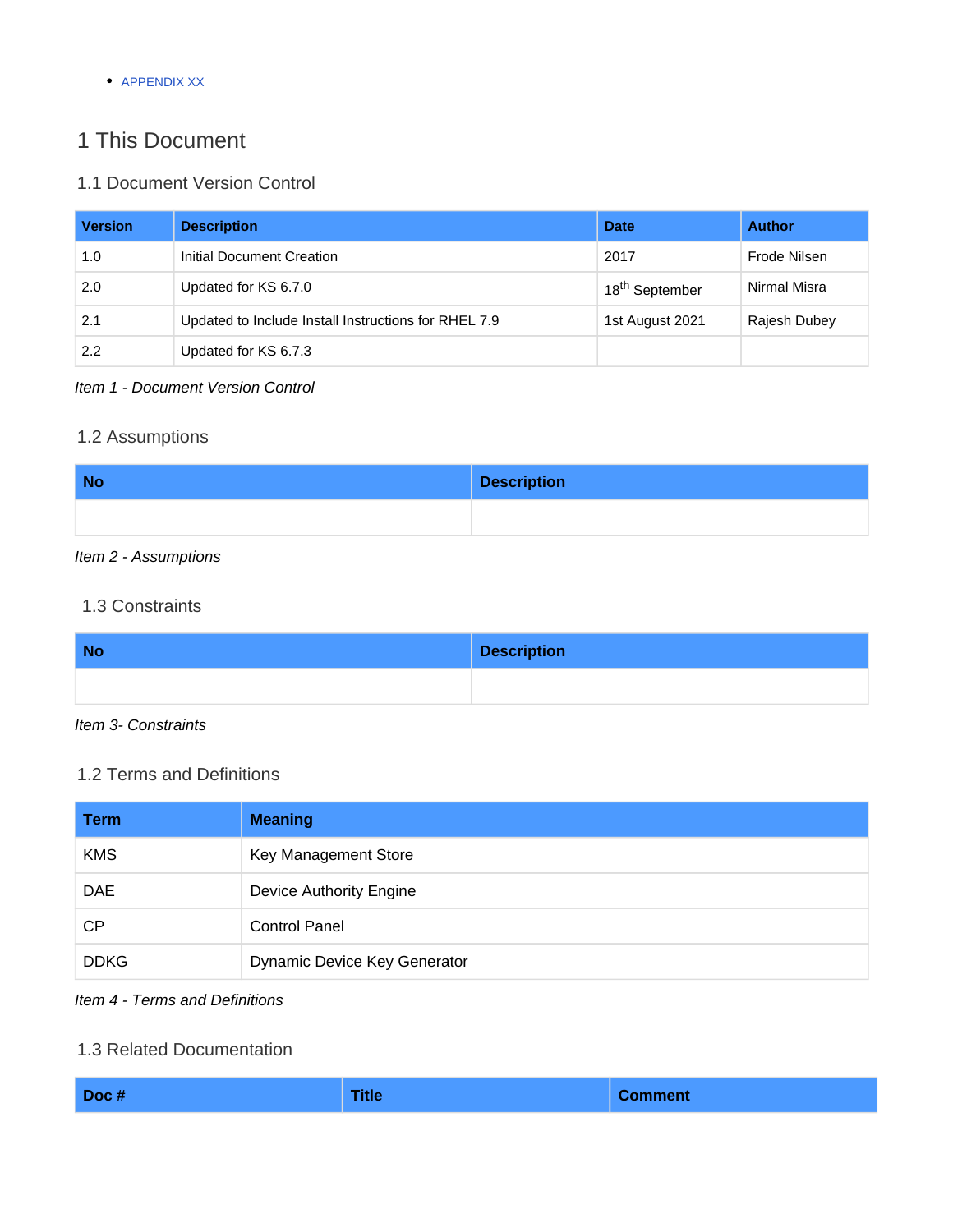| ٦<br>٠ |  |
|--------|--|
|        |  |

#### Item 5 – Related Documentation

## <span id="page-2-0"></span>2. Introduction

### <span id="page-2-1"></span>2.1. Document Overview

This document covers the installation prerequisites for KeyScaler's server components of the Device Authority Engine (DAE), Key Management Services (KMS) and Control Panel (CP)..

<span id="page-2-2"></span>2.2 Download the installation package from the Device Authority Customer Portal

**D** Note. This installation document assumes all files are placed in the server's home directory,

#### e.g. /home/ec2-user.

 Access the Device Authority Customer Portal (also called the Device Authority Download Center), navigate to the pull-down menu under your tenant name, and select Download Software. Download all the software pointed to by red arrows and transfer all of these files onto your target server to /home/ec2-user

**P** Please note, the download links will as of September 2020, read as v6.7 and not v5.8 (below screenshot is from an old system)

|                                                   |          |                     | # Manage Administrators                         |
|---------------------------------------------------|----------|---------------------|-------------------------------------------------|
| ON-PREMISE SOFTWARE DOWNLOAD<br><b>STATISTICS</b> |          | 图 Product License   | A Download Software<br>@ Request DOK Generators |
| SERVER-SIDE SOFTWARE                              |          |                     |                                                 |
| Download Server Software                          | Size     | Release Date        | Last Downloaded On                              |
| C Download KeyScaler Installer v5.8               | 509.9 MB | 04/04/2018          | <b>NEW</b>                                      |
| C Download: Samples Package #                     | 11.3 MB  | 10/19/2017          | <b>MEW</b>                                      |
| Download Server Software Update                   | Size:    | <b>Release Date</b> | Last Downloaded On                              |
| C Download: KeyScaler Software v5.8               | 369.1 MB | 04/04/2018          | <b>NEW</b>                                      |
| CLIENT-SIDE SOFTWARE                              |          |                     |                                                 |
| Master DOKGs                                      | Size     | Release Date        | Last Downloaded On                              |
| C Download: Master DDKG v5.8 .                    | 31.3 MB  | 04/04/2018          | 04/25/2018 09:10:55                             |
| Tenant Account DOKGs                              | Size     | Release Date        | <b>Last Downloaded On</b>                       |
| C Download: Tenant DDKG v5.8                      | 31.3 MB  | 04/04/2018          | <b>NEW</b>                                      |

Navigate to the pull-down menu under your tenant name, download the Product License and upload it to your target server directory /home/ec2-user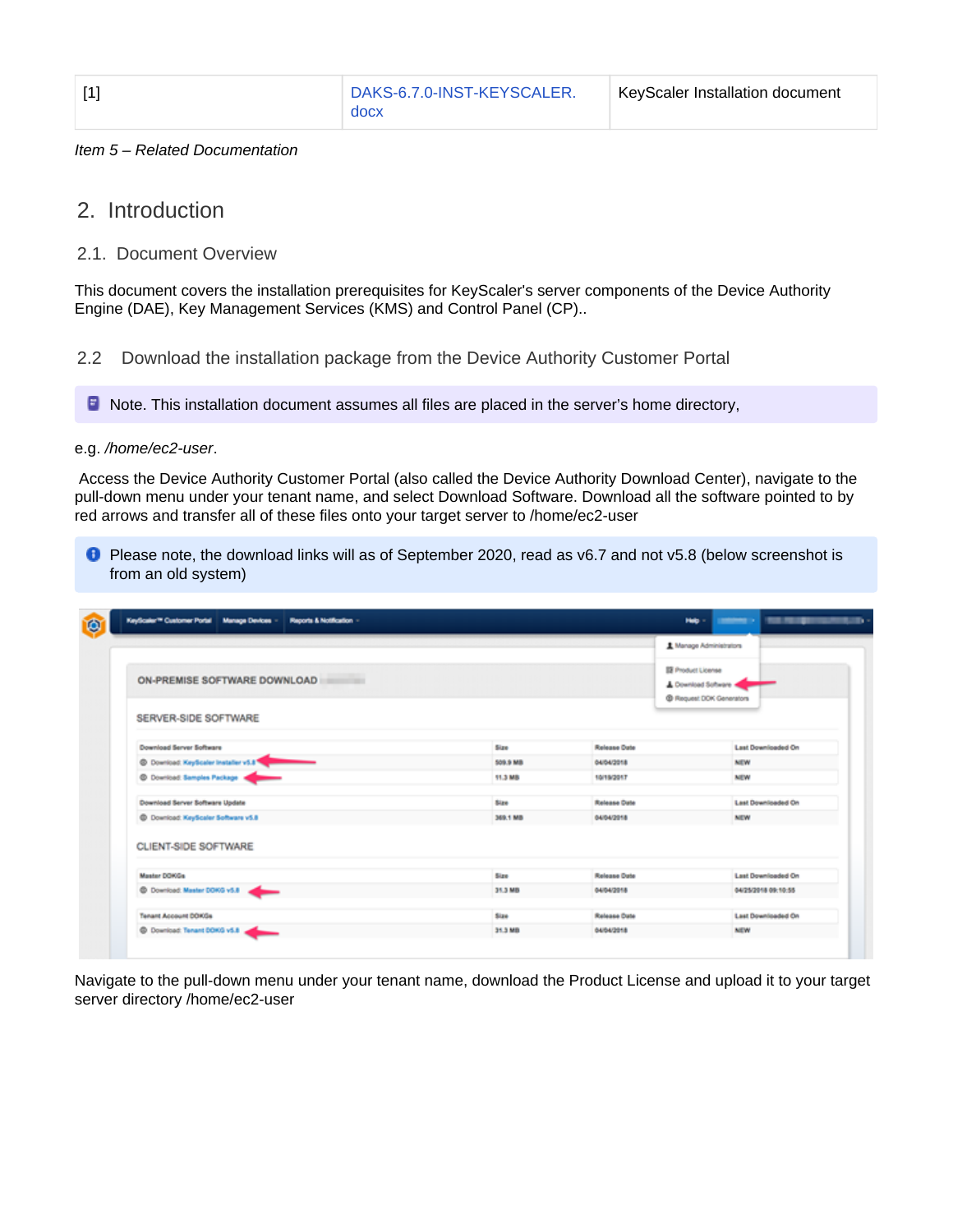

#### <span id="page-3-0"></span>2.3 Run the install script

**O** Note: if you are installing on an AWS instance and have access using ec2-user, first issue the command sudo su to become root. These instructions assume you transferred the tar.gz file to the /home/ec2-user directory.

#### <span id="page-3-1"></span>**2.3.1 Unpack downloaded file**

```
[ec2-user@ip-172-31-4-186 ~]$ sudo su - root
```
**[root@ip-172-31-4-186 ~]# cd /home/centos/**

**[root@ip-172-31-4-186 ec2-user]# tar -xvzf keyscaler.installer-6.5.2.tar.gz**

#### Item 8 – Unpack software

**If** If you are on **CENTOS 7.5** go ahead and continue with section 2.3.3 Run the Install Script. However if your OS is **RHEL 7.9**, Follow Section 2.3.2 first.

#### <span id="page-3-2"></span>**2.3.2 Edit the Install Script for RHEL 7.9**

During install on RHEL 7.9 OS, (Note: RHEL 8.0 is not supported yet), the tomcat permissions do not get properly set, so its has to be manually set afterwards otherwise dfactor services will not start.

Edit the file install.sh by going to the bottom of the script:

Comment out the "verify\_centos"

**[root@ip-172-31-4-186 ec2-user]# cd installer**

```
[root@ip-172-31-4-186 installer]# vi ./install.sh
```

```
# verify_centos
```
#### Item 8.1 – Comment out verify\_centos in install.sh

Next if there are any issues with permissions when installing on RHEL 7.9, then please refer to Appendix XX to set the correct permissions up.

#### <span id="page-3-3"></span>**2.3.3 Run the install Script**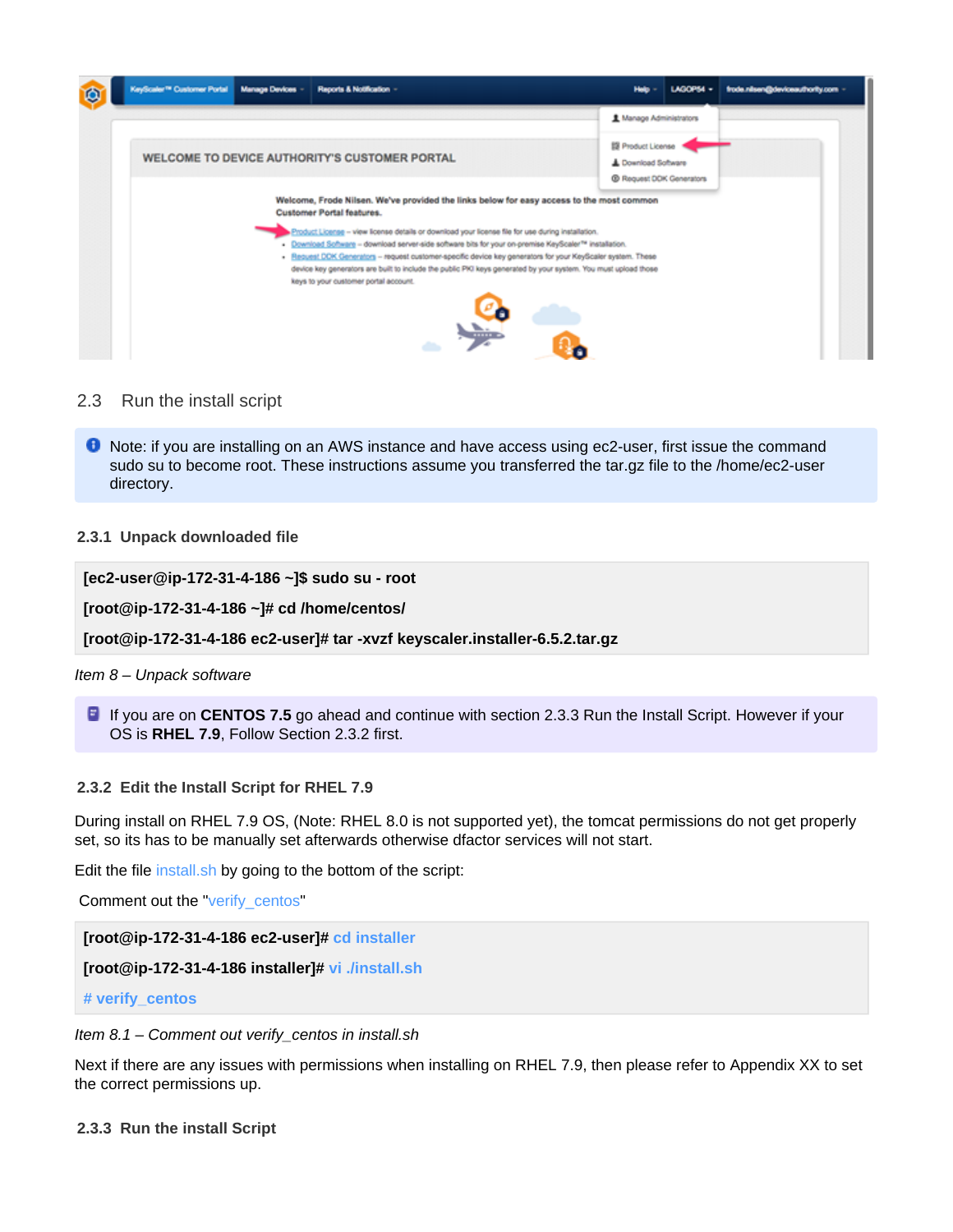**[root@ip-172-31-4-186 ec2-user]# cd installer**

**[root@ip-172-31-4-186 installer]# ./install.sh**

Item 9 – Installation script

#### <span id="page-4-0"></span>2.4 Running over SSL or HTTPS

For basic security measures, **Tomcat must be configured to listen over SSL (HTTPs)**. All Device Authority server applications expect to send and receive traffic on a secure channel when deployed.

The Device Authority support team will refer SSL support to the institution that issues the Certificate. The SSLrelated instructions below are provided as a reference only.

#### <span id="page-4-1"></span>**2.4.1 Obtaining SSL Certificate**

You will need to obtain an SSL certificate. An SSL certificate is required in order for SSL to work in Tomcat. There are two ways to obtain one, and each is described below:

**Please note:** A default password '**mypassword'** is used for the purpose of readability of this document. This password must, however, be updated in line with your company's security policy.

#### <span id="page-4-2"></span>**2.4.1.1 Self-signed certificate**

**If** you are using CA Signed Certificate, skip this section and proceed with 0. Please note if the KeyScaler system sits behind a load balancer in the cloud it is common practise to use self-signed certificate between the instances that reside within the VPC.

Self-signed certificates are useful in cases where you require encryption but do not need to verify the website identity. They are commonly used for testing and use on internal corporate networks (intranets). Due to the certificate not being signed by a Certification Authority (CA), users will get prompted that the site is untrusted and may have to perform several steps to "accept" the certificate before they can access the site.

The following steps illustrate the creation of a self-signed certificate + key pair converted to PKCS#12 file format (. p12). This file format allows the certificate file to be portable and reused on other Device Authority application servers running Tomcat.

<span id="page-4-3"></span> **2.4.1.1.1 Create temporary directory**

Change to root user – create and move to a temporary directory that will be used to create files generated by the OpenSSL utility. In this example, we're using **/var/dfactor/cert**.

**[root@ip-172-31-4-186 installer]# mkdir /var/dfactor/cert**

**[root@ip-172-31-4-186 installer]# cd /var/dfactor/cert**

Item 10 – KeyScaler Server

**[root@ip-172-31-4-186 cert]# yum install openssl -y**

Item 11 - KeyScaler Server

<span id="page-4-4"></span>**2.4.1.1.2 Generate public and private key pair**

Generate a public and a private key pair. Important Note: you'll be prompted to enter a pass phrase for the private key. You will need to remember this pass phrase for the subsequent steps.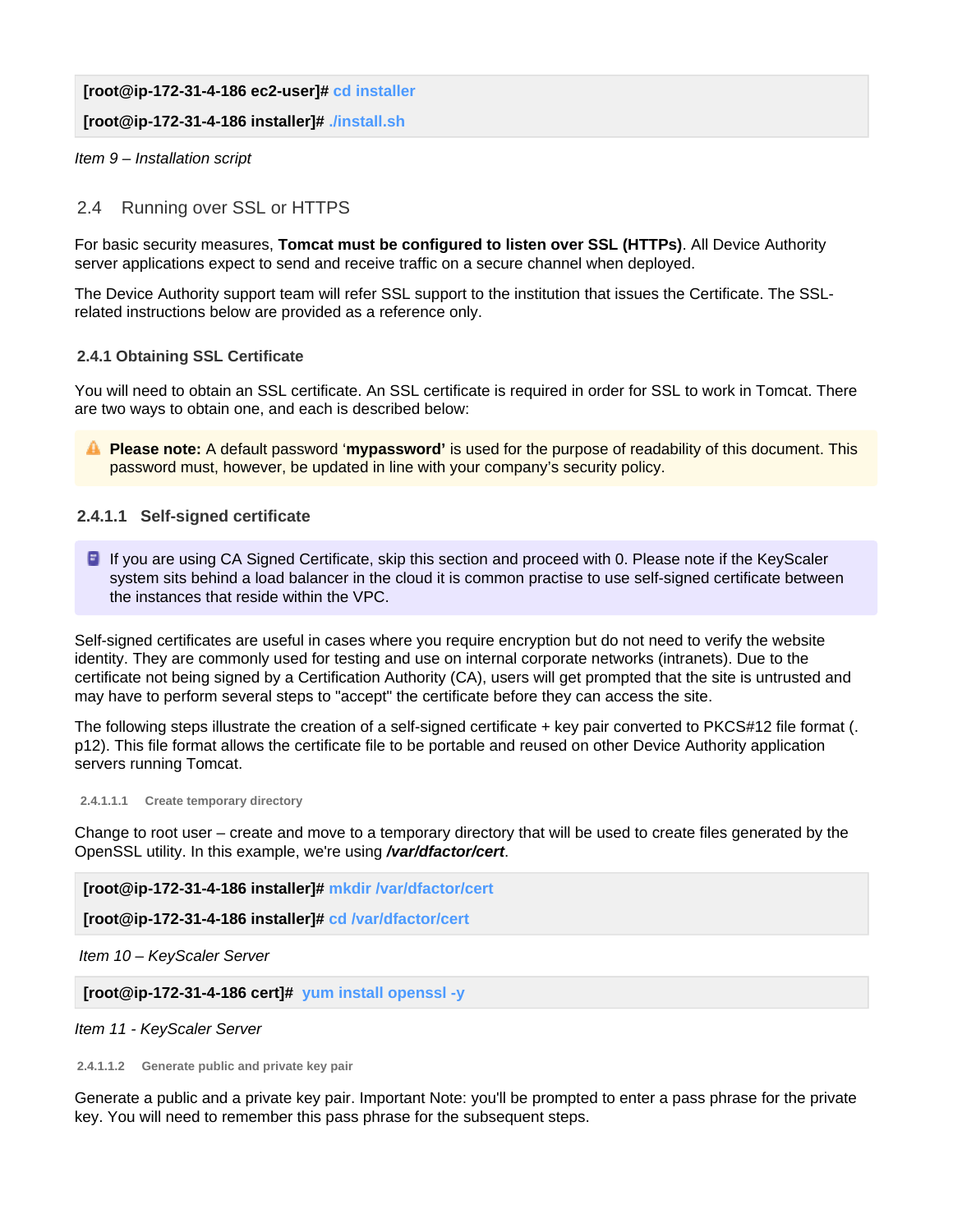**[root@ip-172-31-4-186 cert]# openssl genrsa -des3 -out my\_private.key 4096**

**Enter pass phrase for my\_private.key: mypassword**

**Verifying - Enter pass phrase for my\_private.key: mypassword**

Item 12 - KeyScaler Server

<span id="page-5-0"></span>**2.4.1.1.3 Generate a certificate request with the public key included**

Generate a certificate request with the public key included. You'll be prompted to enter a Common Name, make sure to use a wildcard domain name like **\*.keyscaler-672-001.com** (Item 13) so that you can later use it access the other KeyScaler server applications securely using the same self-signed certificate. For example, [https://tenant.](https://mytenant.xyzcorp63.com) [keyscaler-672-001.com](https://mytenant.xyzcorp63.com)

**Please note:** The below values are sample values and should be updated to match your own company details.

**[root@ip-172-31-4-186 cert]# openssl req -new -key my\_private.key -out my\_csr.csr**

**Enter pass phrase for my\_private.key: mypassword**

**Country Name (2 letter code) [XX]:UK**

**State or Province Name (full name) []:BE**

**Locality Name (eg, city) [Default City]:Reading**

**Organization Name (eg, company) [Default Company Ltd]: DA**

**Organizational Unit Name (eg, section) []:Eng**

**Common Name (eg, your name or your server's hostname) []:\*.keyscaler-672-001.com**

**Email Address []: [your.email@yourcompany.com](mailto:your.email@yourcompany.com)**

#### **A challenge password []:mypassword**

**An optional company name []:test**

Item 13 - KeyScaler Server

<span id="page-5-1"></span>**2.4.1.1.4 Generate a self-signed certificate**

Generate a self-signed certificate based on the certificate request. The example below creates a certificate good for one year.

**[root@ip-172-31-4-186 cert]# openssl x509 -req -days 365 -in my\_csr.csr -signkey my\_private.key -out my\_crt.crt**

**Signature ok**

**subject=/C=UK/ST=BE/L=Reading/O=DA/OU=Eng/CN=\*.keyscaler-672-001.com/emailAddress=[your.](mailto:your.email@yourcompany.com) [email@yourcompany.com](mailto:your.email@yourcompany.com)**

**Getting Private key**

**Enter pass phrase for my\_private.key: mypassword**

<span id="page-5-2"></span>Item 14 - KeyScaler Server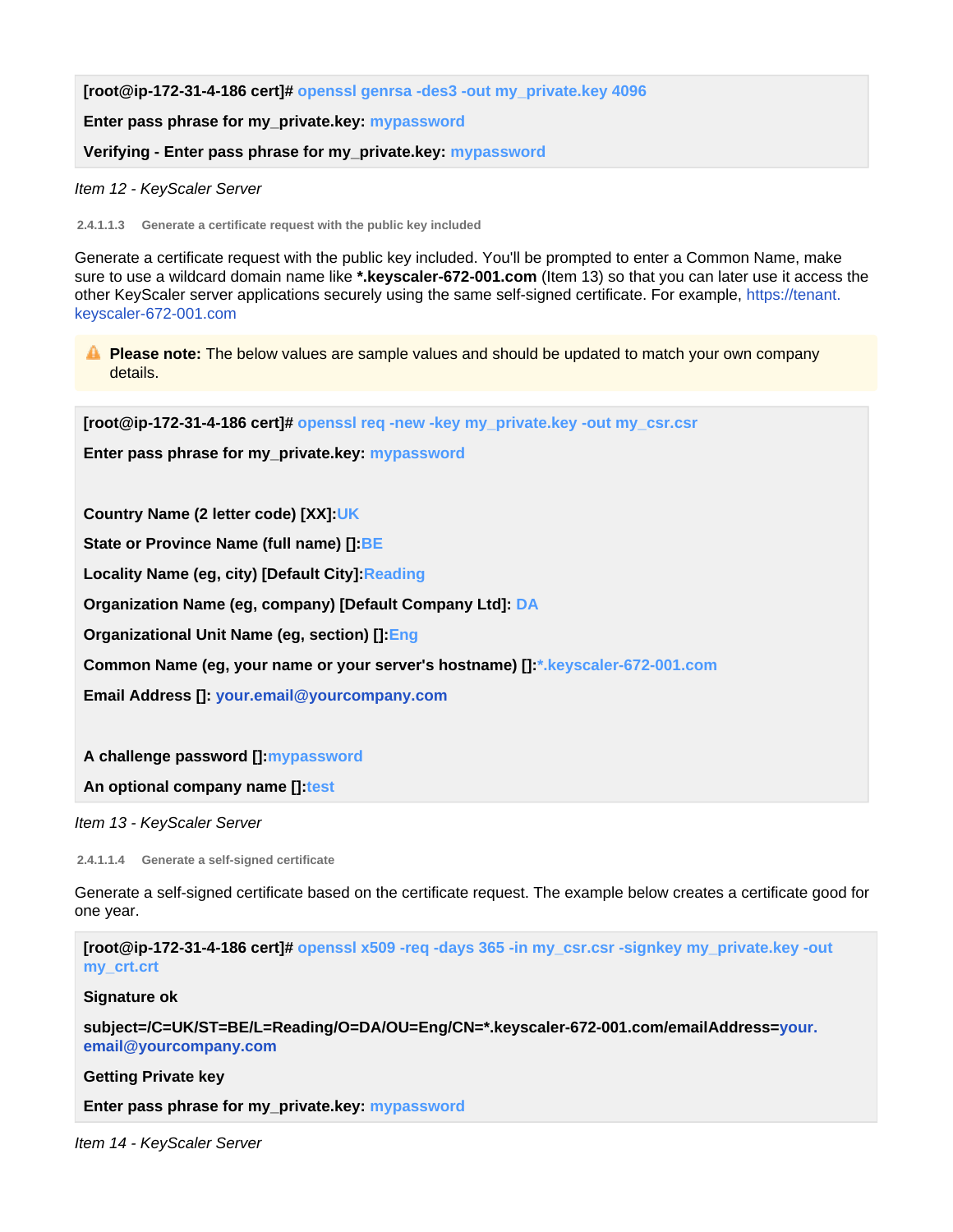**2.4.1.1.5 Package the private key and certificate together as a PKCS#12**

At this point, the following you should have the following are present: **my\_private.key**, **my\_csr.csr**, and **my\_crt.crt**. You are ready to package the private key and certificate together as a **PKCS#12** file.

**Important Note:** You'll be prompted to enter an Export Password for the p12 file. You will need to remember this password when configuring Tomcat's SSL Connector.

**Note:** The password set in below Item 15 is the password that needs to be used in the server.xml file in Item 20, when using a self-signed certificate.

**[root@ip-172-31-4-186 cert]# openssl pkcs12 -export -inkey my\_private.key -in my\_crt.crt -out self\_sign\_certificate.p12**

**Enter pass phrase for my\_private.key: mypassword**

**Enter Export Password: mypassword**

**Verifying - Enter Export Password: mypassword**

**[root@ip-172-31-4-186 cert]#**

Item 15 - KeyScaler Server

At this stage, a **self\_sign\_certificate.p12** file is created with a corresponding password.

**[root@ip-172-31-4-186 cert]# ls /var/dfactor/cert/**

**my\_crt.crt my\_csr.csr my\_private.key self\_sign\_certificate.p12**

#### Item 16 - KeyScaler Server

Next, follow the instructions in the Configuring Tomcat's SSL Connector section below.

<span id="page-6-0"></span>**2.4.1.1.6 Importing the Self-Signed Certificate to the Java Keystore**

 $\bullet$  NOTE: The instructions in this step pertain to self-signed certificates only – you may skip this step if you have configured Tomcat to use a CA signed certificate.

 As root user, import your self-signed certificate to the Java keystore. **Please note** 'changeit' is the default password and should be updated to comply with your company's security policies for a production system. This document does not provide details on how to change this password, please consult online documentation [\(https://docs.oracle.](https://docs.oracle.com) [com](https://docs.oracle.com) ) on how to.

**[root@ip-172-31-4-186 cert]# cd /var/dfactor/cert**

**[root@ip-172-31-4-186 cert]# /usr/java/default/bin/keytool -import -alias dfactor -file my\_crt.crt -keystore /usr/java/latest/lib/security/cacerts -storepass changeit**

**Trust this certificate? [no]: y**

Item 17 - KeyScaler Server - Import Self-Signed Cert to KeyStore

Verify the self-signed certificate was added:

**[root@ip-172-31-4-186 cert]# /usr/java/latest/bin/keytool -list -keystore /usr/java/default/lib/security /cacerts -storepass changeit | grep dfactor**

**dfactor, Mar 15, 2021, trustedCertEntry,**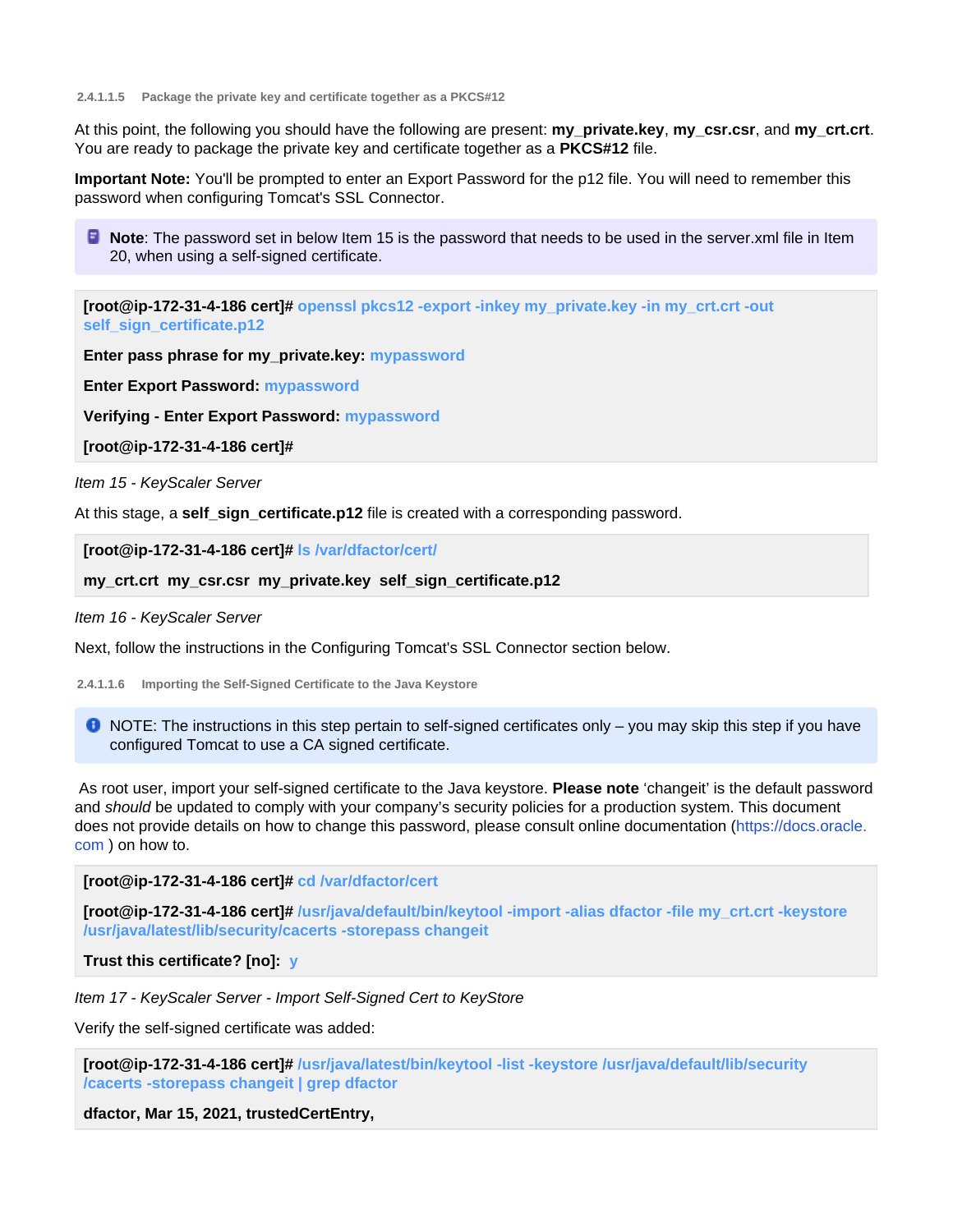Item 18 - KeyScaler Server - Verify Self-Signed Cert added in KeyStore

The self-signed certificate is now valid for any host under the domain that is associated with the common name created in **\*.keyscaler-672-001.com.**

<span id="page-7-0"></span>**2.4.1.1.7 Configure Tomcat SSL Connector**

At this stage, you have an SSL Certificate, and need to configure Tomcat to use it when sending/receiving traffic over SSL/HTTPs. Update the **server.xml** file to specify the name and location of your **p12** file along with the keystore password you supplied when creating the **p12** file.

Edit the file **/var/www/tomcat/conf/server.xml** and add the following connector definition.

```
[root@ip-172-31-4-186 cert]# vi /var/www/tomcat/conf/server.xml
```
Item 19 - KeyScaler Server - Edit Server.xml

| <connector <="" port="8443" protocol="org.apache.coyote.http11.Http11NioProtocol" th=""></connector> |
|------------------------------------------------------------------------------------------------------|
| SSLEnabled="true"                                                                                    |
| scheme="https"                                                                                       |
| secure="true"                                                                                        |
| clientAuth="false"                                                                                   |
| sslProtocol="TLS"                                                                                    |
|                                                                                                      |
| maxHttpHeaderSize="8192"                                                                             |
| maxThreads="150"                                                                                     |
| minSpareThreads="25"                                                                                 |
| enableLookups="false"                                                                                |
| disableUploadTimeout="true"                                                                          |
| acceptCount="100"                                                                                    |
| useBodyEncodingForURI="true"                                                                         |
|                                                                                                      |
| keystoreType="pkcs12"                                                                                |
| keystoreFile="/var/dfactor/cert/self_sign_certificate.p12"                                           |
| keystorePass="mypassword" />                                                                         |
|                                                                                                      |

Item 20 - KeyScaler Server – Note the password set here is must match the password set in Item 15

The important thing to specify is that **keystoreType="pkcs12"**, the keystorePass is the export password you gave when generating **pkcs12** file in the earlier section, and the **keystoreFile** is the path to the file.

#### <span id="page-7-1"></span> **2.4.1.2 CA Signed certificate**

**If you are using Self Signed Certificate, this section can be skipped.** 

<span id="page-7-2"></span> If you have a CA Signed Certificate and in the format of a keystore file, it should simply be a matter of uploading the keystore file, e.g. **myKeystore** to **/var/www/tomcat/conf** and enter the relevant password in the **/var/www /tomcat/conf/server.xml** file shown below. Ensure also the keystoreType is **JKS**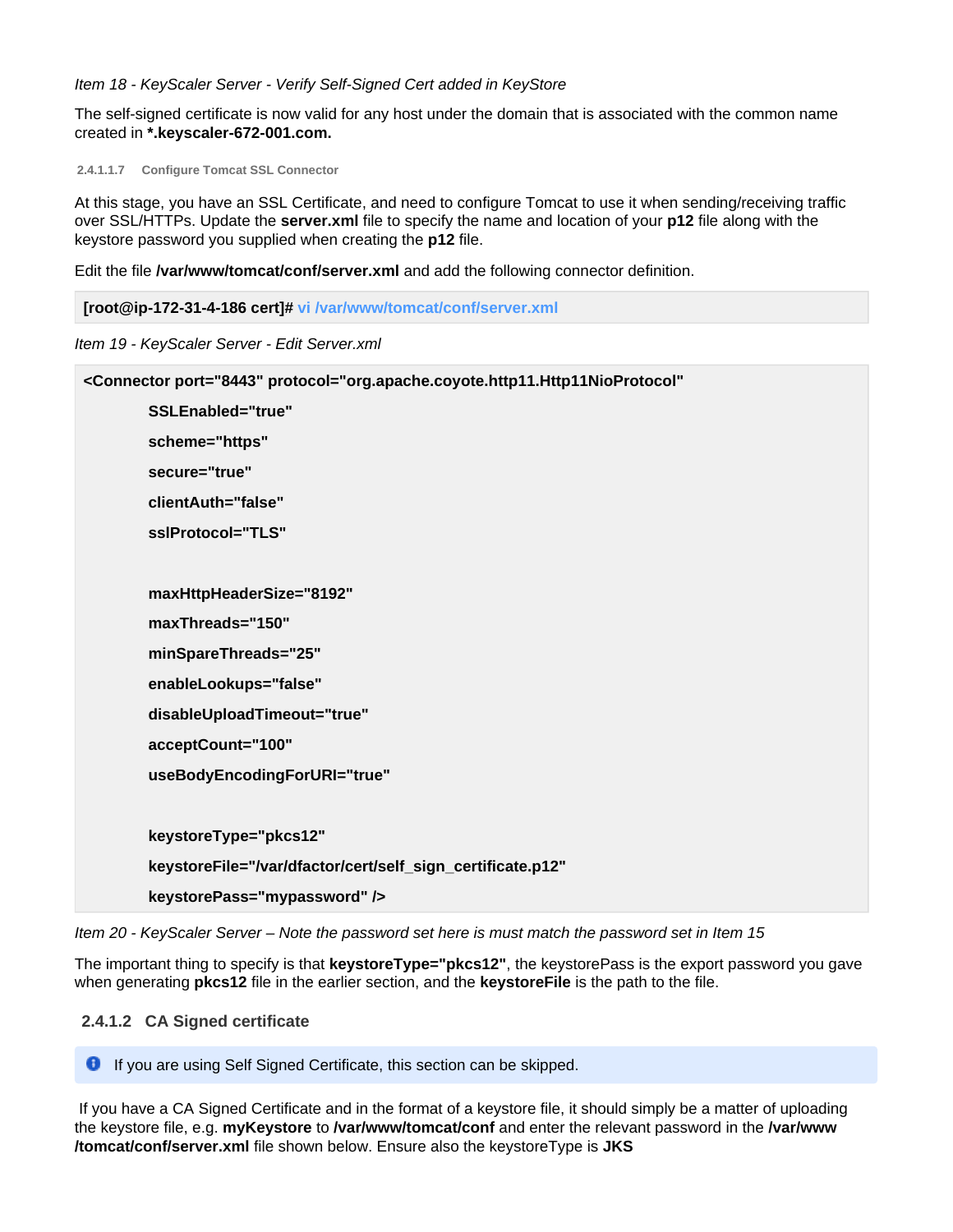| <connector <="" port="8443" protocol="org.apache.coyote.http11.Http11NioProtocol" th=""></connector> |
|------------------------------------------------------------------------------------------------------|
| SSLEnabled="true"                                                                                    |
| scheme="https"                                                                                       |
| secure="true"                                                                                        |
| clientAuth="false"                                                                                   |
| sslProtocol="TLS"                                                                                    |
|                                                                                                      |
| maxHttpHeaderSize="8192"                                                                             |
| maxThreads="150"                                                                                     |
| minSpareThreads="25"                                                                                 |
| enableLookups="false"                                                                                |
| disableUploadTimeout="true"                                                                          |
| acceptCount="100"                                                                                    |
| useBodyEncodingForURI="true"                                                                         |
|                                                                                                      |
| keystoreType="JKS"                                                                                   |
| keystoreFile="conf/myKeystore"                                                                       |
| keystorePass="mypassword" />                                                                         |
|                                                                                                      |



#### <span id="page-8-0"></span>2.5 Change MySQL Password

IMPORTANT: If you need to change MySQL passwords once KeyScaler is installed and running, please contact [cus](mailto:customer_support@deviceauthority.com) [tomer\\_support@deviceauthority.com](mailto:customer_support@deviceauthority.com) for assistance as the following instructions are only applicable prior to installing KeyScaler.

 To change the default passwords used for MySQL, use the following commands, supplying your new passwords as indicated. The default root password for MySQL is admin.

REMEMBER these passwords as you'll be using them to install and administer KeyScaler.

**Please note:** A default password 'mypassword' for the purpose of readability of this document. These passwords must, however, be updated in line with your company's security policy.

**A** Please note: If you are using AWS RDS MySQL database the below steps (Item 22, Item 23) can be skipped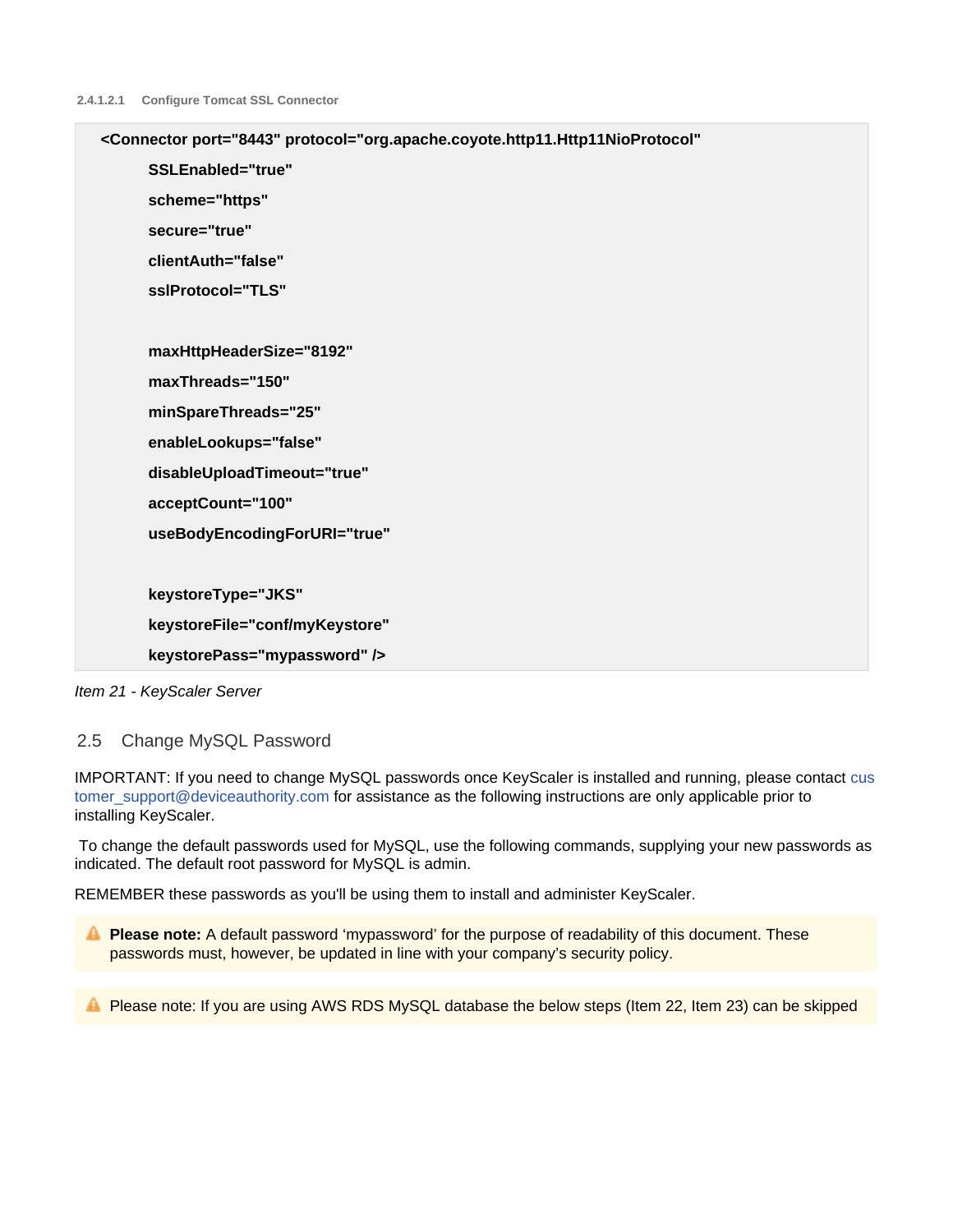```
Enter password: admin
mysql> use mysql;
update user set password=PASSWORD('mypassword') where User='root';
update user set password=PASSWORD('mypassword') where User='dfactor_user';
flush privileges;
quit
```
Item 22 - KeyScaler Server – change database password

**[root@ip-172-31-4-186 cert]# mysql -u root -p**

Then, verify access by logging in using both users and their new passwords.

**[root@test ]# mysql -u root -p**

**Enter password:**

**Welcome to the MySQL monitor. Commands end with ; or \g.**

**Your MySQL connection id is 5**

**Server version: 5.5.30 MySQL Community Server (GPL)**

```
...
```
**mysql> quit**

**[root@test ]# mysql -u dfactor\_user -p**

**Enter password:**

**Welcome to the MySQL monitor. Commands end with ; or \g.**

**...**

**mysql> quit**

Item 23 - KeyScaler Server – Database Login

<span id="page-9-0"></span>2.6 Start the Tomcat Webserver

As root, start the service (called dfactor):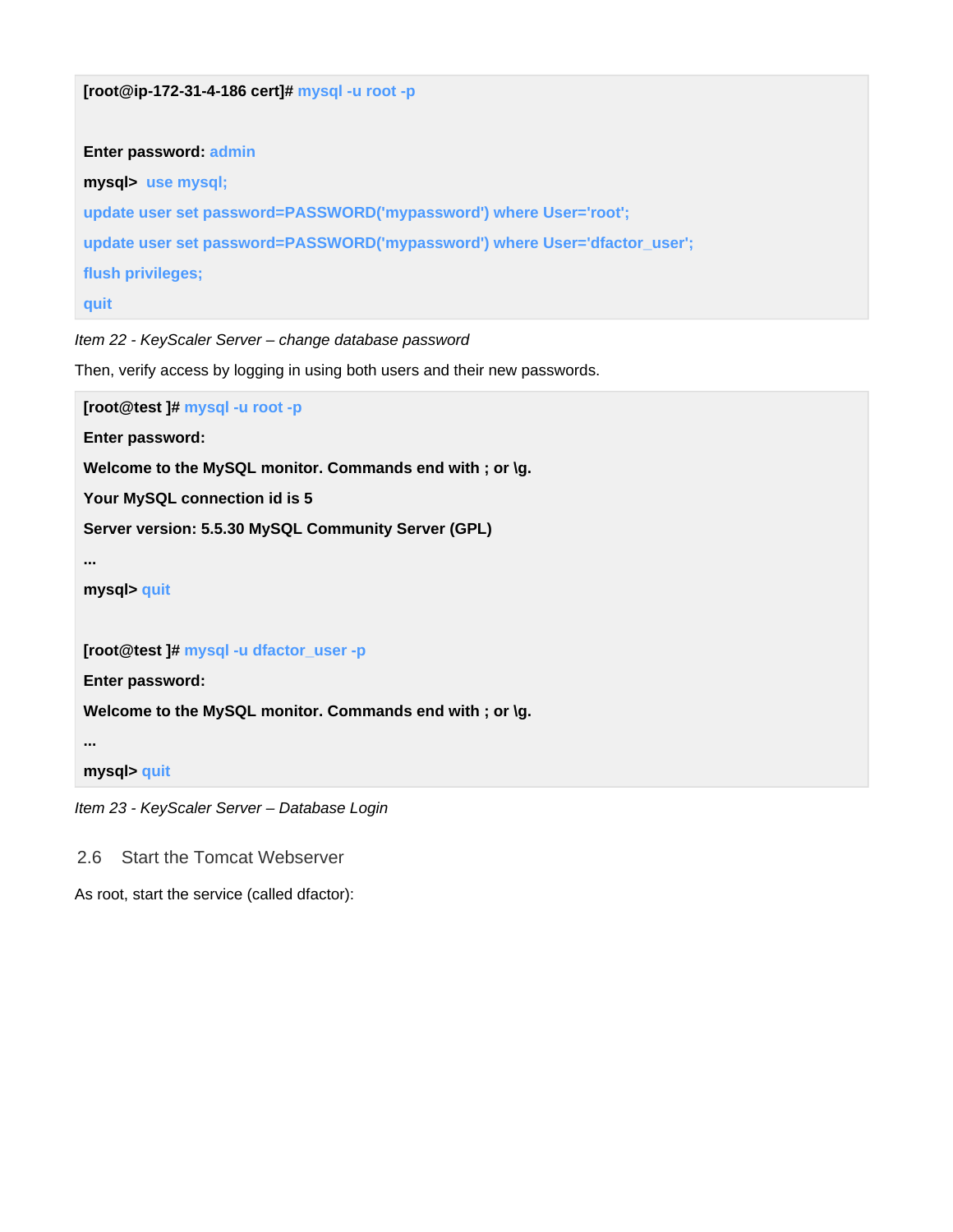**[root@test ]# service dfactor start Starting DeviceAuthority D-Factor Using DFACTOR\_HOME: /var/dfactor Using IDP\_HOME: /var/dfactor/idp Using CATALINA\_BASE: /var/www/tomcat Using CATALINA\_HOME: /var/www/tomcat Using CATALINA\_TMPDIR: /var/www/tomcat/temp Using JRE\_HOME: /usr/java/latest Using CLASSPATH: /var/www/tomcat/bin/bootstrap.jar:/var/www/tomcat/bin/tomcat-juli.jar Tomcat started.**

Item 24 – start dfactor service

You can tail the Tomcat logs to verify the test page located in ROOT/index.html under **/var/www/tomcat/webapps/** has deployed:

**[root@test ~]# tail -f /var/www/tomcat/logs/catalina.out**

**2017-02-14 19:39:57,122 localhost-startStop-1 ERROR RollingFile contains an invalid element or attribute "suppressExceptions"**

**14-Feb-2017 19:39:58.608 INFO [localhost-startStop-1] org.apache.catalina.util.SessionIdGeneratorBase. createSecureRandom Creation of SecureRandom instance for session ID generation using [SHA1PRNG] took [1,434] milliseconds.**

**log4j:WARN No appenders could be found for logger (org.apache.tapestry5.ioc.RegistryBuilder).**

**log4j:WARN Please initialize the log4j system properly.**

**14-Feb-2017 19:39:59.489 INFO [localhost-startStop-1] org.apache.catalina.startup.HostConfig. deployWAR Deployment of web application archive /var/lib/dfactor-apache-tomcat-8.5.11/webapps/wizard. war has finished in 3,713 ms**

**14-Feb-2017 19:39:59.491 INFO [localhost-startStop-1] org.apache.catalina.startup.HostConfig. deployDirectory Deploying web application directory /var/lib/dfactor-apache-tomcat-8.5.11/webapps /ROOT**

**14-Feb-2017 19:39:59.553 INFO [localhost-startStop-1] org.apache.jasper.servlet.TldScanner.scanJars At least one JAR was scanned for TLDs yet contained no TLDs. Enable debug logging for this logger for a complete list of JARs that were scanned but no TLDs were found in them. Skipping unneeded JARs during scanning can improve startup time and JSP compilation time.**

**14-Feb-2017 19:39:59.555 INFO [localhost-startStop-1] org.apache.catalina.startup.HostConfig. deployDirectory Deployment of web application directory /var/lib/dfactor-apache-tomcat-8.5.11/webapps /ROOT has finished in 64 ms**

**14-Feb-2017 19:39:59.562 INFO [main] org.apache.coyote.AbstractProtocol.start Starting ProtocolHandler [http-nio-8080]**

**14-Feb-2017 19:39:59.567 INFO [main] org.apache.catalina.startup.Catalina.start Server startup in 3829 ms**

<span id="page-10-0"></span>Item 25 – Tomcat deployment – catalina.out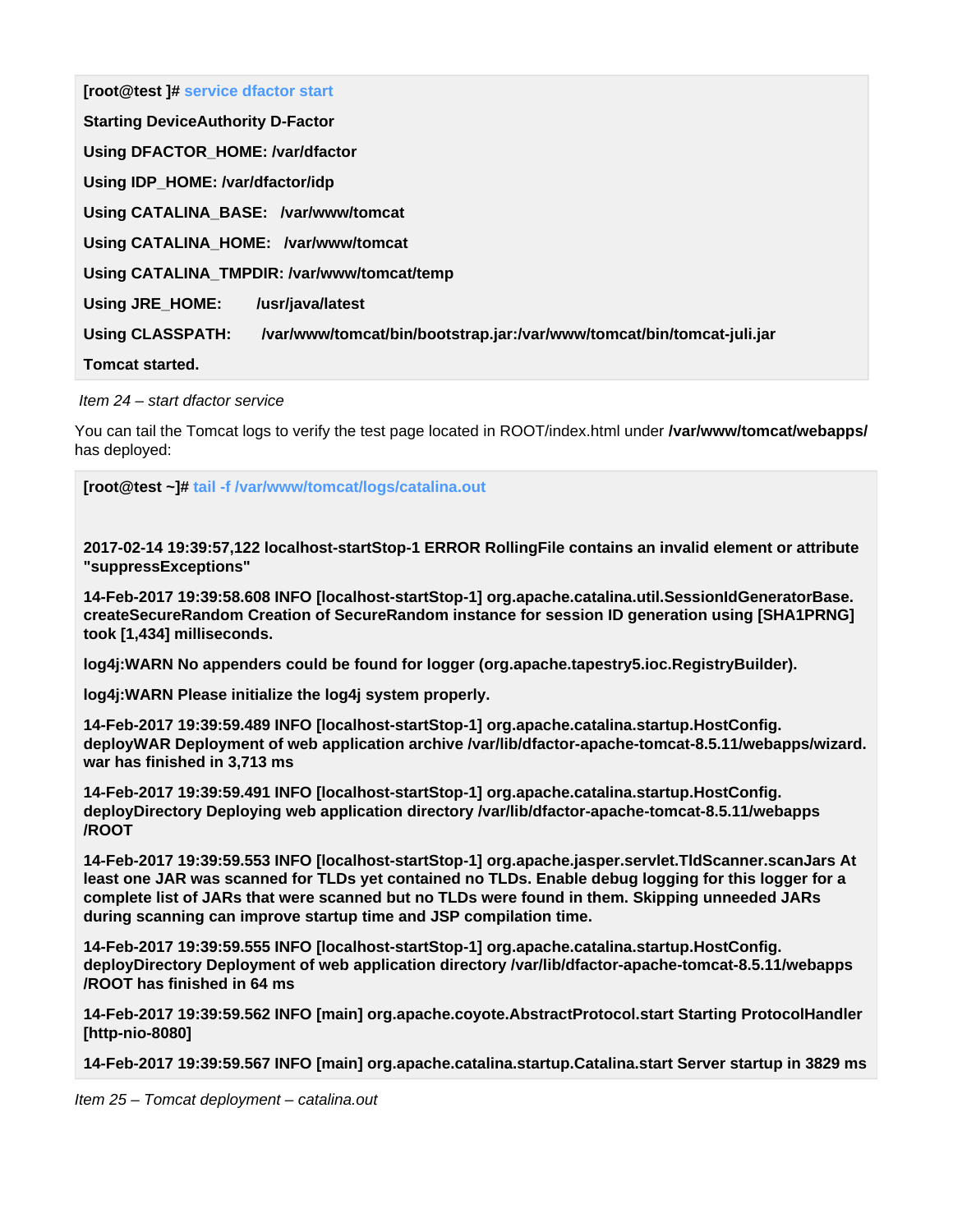#### 2.7 Verify access to wizard pages

Before you can verify wizard page, you need to ensure the [wizard.keyscaler-672-001.com](http://wizard.keyscaler-672-001.com) domain is resolvable. Note the domain will be different for your installation. This can be done using an active DNS server or adding an entry to your local hosts file, e.g. as follows:

**35.166.122.161 [wizard.keyscaler-672-001.com](http://wizard.keyscaler-672-001.com)**

Item 26 – Hosts file entry example

A Note: If wizard deployed in a cloud infrastructure (e.g. Azure or AWS) you may need to configure Networking / security groups to allow for HTTP/S access.

Enter the following URL [https://wizard.keyscaler-672-001.com](https://wizard.xyzcorp.com) in your browser and verify you can reach the wizard page.



## <span id="page-11-0"></span>3 Next Steps

**Install KeyScaler 6.7.2** by following the steps outlined in [1].

----------------------------End of Document-----------------------

## <span id="page-11-1"></span>APPENDIX XX

Next, set the following permissions in tomcat:

**\$ ls -la /var/lib/dfactor-apache-tomcat-8.5.11**

Item 8.2 – List files in tomcat directory